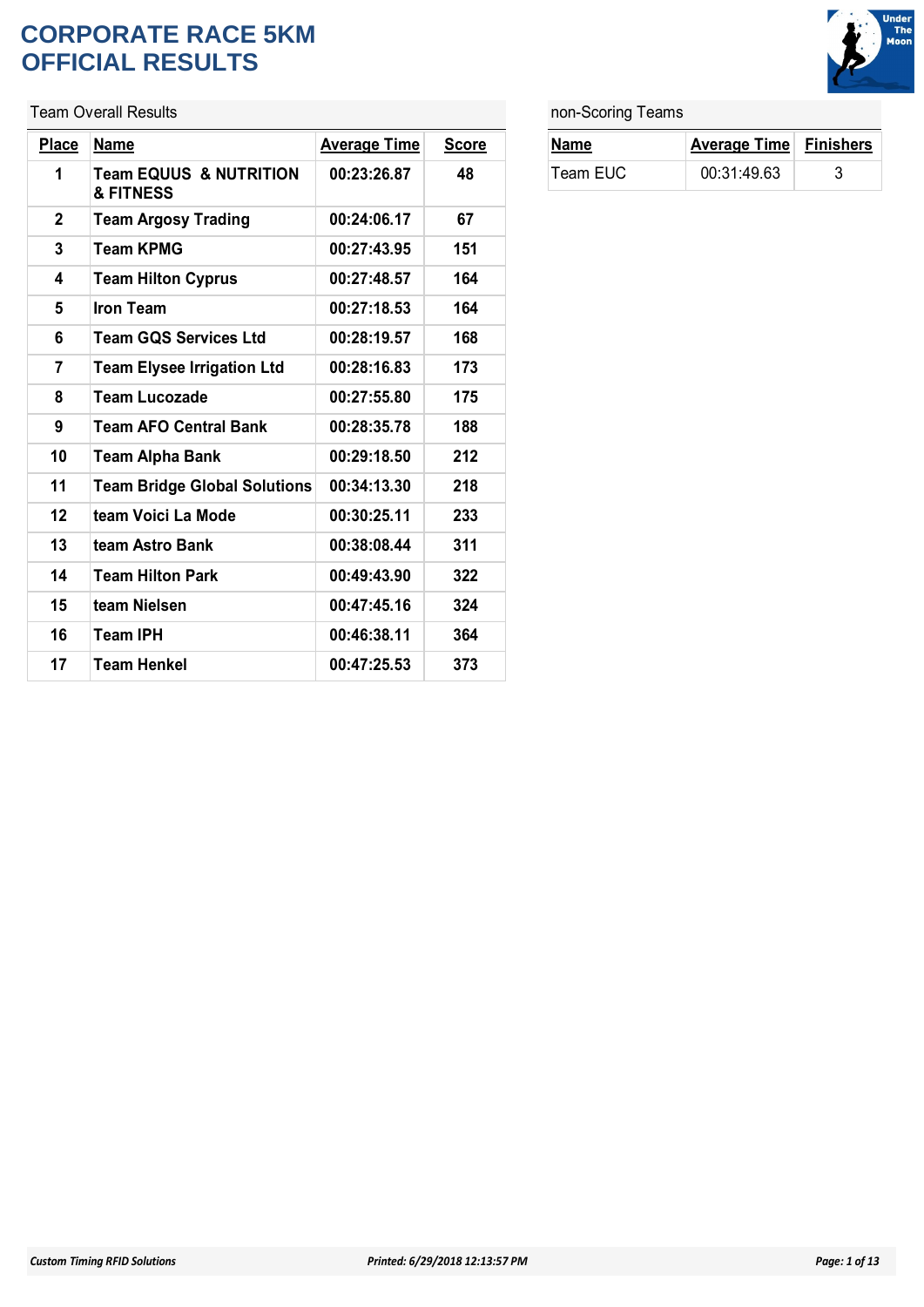#### Team Results

| <b>Place</b>            | <b>Team Name</b>                                |                         |      |                              | <b>Average Time</b> | # of Finishers   | <b>Team Score</b> |
|-------------------------|-------------------------------------------------|-------------------------|------|------------------------------|---------------------|------------------|-------------------|
| 1                       | <b>Team EQUUS &amp; NUTRITION &amp; FITNESS</b> |                         |      |                              | 00:23:26.87         | 20               | 48                |
|                         | <b>Team Position</b>                            | <b>Overall Position</b> | Bib# | Name                         |                     | <b>Chip Time</b> | <b>Score</b>      |
|                         | 1                                               | 4                       | 813  | <b>DEMETRIS MOUGIS</b>       |                     | 00:22:11.29      | 4                 |
|                         | $\mathbf{2}$                                    | 7                       | 819  | <b>AKIS SAVVA</b>            |                     | 00:22:26.06      | 7                 |
|                         | 3                                               | 9                       | 812  | <b>KYRIAKOS TALIADOROS</b>   |                     | 00:23:26.66      | 9                 |
|                         | 4                                               | 10                      | 820  | <b>SOTIRIS SAVVA</b>         |                     | 00:23:39.84      | 10                |
|                         | 5                                               | 18                      | 805  | <b>CRYSOSTOMOS SHIAKOS</b>   |                     | 00:25:30.53      | 18                |
| $\overline{2}$          | <b>Team Argosy Trading</b>                      |                         |      |                              | 00:24:06.17         | 20               | 67                |
|                         | <b>Team Position</b>                            | <b>Overall Position</b> | Bib# | Name                         |                     | <b>Chip Time</b> | <b>Score</b>      |
|                         | 1                                               | 3                       | 987  | <b>ALEXIS MILIOTIS</b>       |                     | 00:22:09.69      | 3                 |
|                         | 2                                               | 5                       | 985  | <b>THOMAS VENIAMIN</b>       |                     | 00:22:18.42      | 5                 |
|                         | 3                                               | 8                       | 986  | <b>PHILIPOS KAMERIS</b>      |                     | 00:23:21.33      | 8                 |
|                         | 4                                               | 25                      | 995  | <b>IOANNA TSOKKOU</b>        |                     | 00:26:20.39      | 25                |
|                         | 5                                               | 26                      | 988  | <b>LEFTERIS MILIOTIS</b>     |                     | 00:26:21.01      | 26                |
| $\mathbf{3}$            | <b>Team KPMG</b>                                |                         |      |                              | 00:27:43.95         | 12               | 151               |
|                         | <b>Team Position</b>                            | <b>Overall Position</b> | Bib# | Name                         |                     | <b>Chip Time</b> | <b>Score</b>      |
|                         | 1                                               | 11                      | 950  | <b>SAVVAS SAVVA</b>          |                     | 00:23:42.02      | 11                |
|                         | $\overline{2}$                                  | 12                      | 941  | <b>ANTONIS ROUVAS</b>        |                     | 00:24:36.04      | 12                |
|                         | 3                                               | 14                      | 944  | <b>RAFAIL KAROUSIOS</b>      |                     | 00:25:08.94      | 14                |
|                         | 4                                               | 58                      | 945  | <b>EKATERINA MAKAROVA</b>    |                     | 00:30:45.33      | 52                |
|                         | 5                                               | 87                      | 952  | <b>NIKOS PAPADOPOULOS</b>    |                     | 00:34:27.44      | 62                |
| $\overline{\mathbf{4}}$ | <b>Team Hilton Cyprus</b>                       |                         |      |                              | 00:27:48.57         | 13               | 164               |
|                         | <b>Team Position</b>                            | <b>Overall Position</b> | Bib# | Name                         |                     | <b>Chip Time</b> | <b>Score</b>      |
|                         | 1                                               | 17                      | 787  | <b>DOLLY TRIANTAFYLLIDES</b> |                     | 00:25:29.73      | 17                |
|                         | 2                                               | 19                      | 766  | <b>CHRYSTALLA STAVRINOU</b>  |                     | 00:25:36.48      | 19                |
|                         | 3                                               | 33                      | 770  | <b>MAYA PANAYIOTOU</b>       |                     | 00:27:21.53      | 32                |
|                         | 4                                               | 43                      | 769  | <b>MICHAELLA SKOUFIDOU</b>   |                     | 00:29:06.27      | 40                |
|                         | 5                                               | 65                      | 768  | <b>CONSTANTINOS ARAVIS</b>   |                     | 00:31:28.83      | 56                |
| 5                       | <b>Iron Team</b>                                |                         |      |                              | 00:27:18.53         | 30               | 164               |
|                         | <b>Team Position</b>                            | <b>Overall Position</b> | Bib# | <b>Name</b>                  |                     | <b>Chip Time</b> | <b>Score</b>      |
|                         | 1                                               | $\overline{2}$          | 710  | <b>STELIOS DEMETRIOU</b>     |                     | 00:21:21.52      | $\mathbf{2}$      |
|                         | 2                                               | 28                      | 716  | <b>LIVIOS VLAD</b>           |                     | 00:26:48.25      | 28                |
|                         | 3                                               | 45                      | 719  | <b>FLORENTIN DULAMA</b>      |                     | 00:29:09.22      | 42                |
|                         | 4                                               | 46                      | 720  | <b>MARIOUS VASILE</b>        |                     | 00:29:09.38      | 43                |
|                         | 5                                               | 53                      | 733  | <b>ELENA ARISTODEMOU</b>     |                     | 00:30:04.25      | 49                |
| 6                       | <b>Team GQS Services Ltd</b>                    |                         |      |                              | 00:28:19.57         | 19               | 168               |
|                         | <b>Team Position</b>                            | <b>Overall Position</b> | Bib# | <u>Name</u>                  |                     | <b>Chip Time</b> | <b>Score</b>      |
|                         | 1                                               | 21                      | 960  | <b>ANDREAS IOANNOU</b>       |                     | 00:25:53.88      | 21                |
|                         | 2                                               | 22                      | 893  | <b>IACOVOS IOANNOU</b>       |                     | 00:25:54.48      | 22                |
|                         | 3                                               | 29                      | 962  | <b>YIANNIS SPYROU</b>        |                     | 00:26:59.07      | 29                |
|                         |                                                 |                         |      |                              |                     |                  |                   |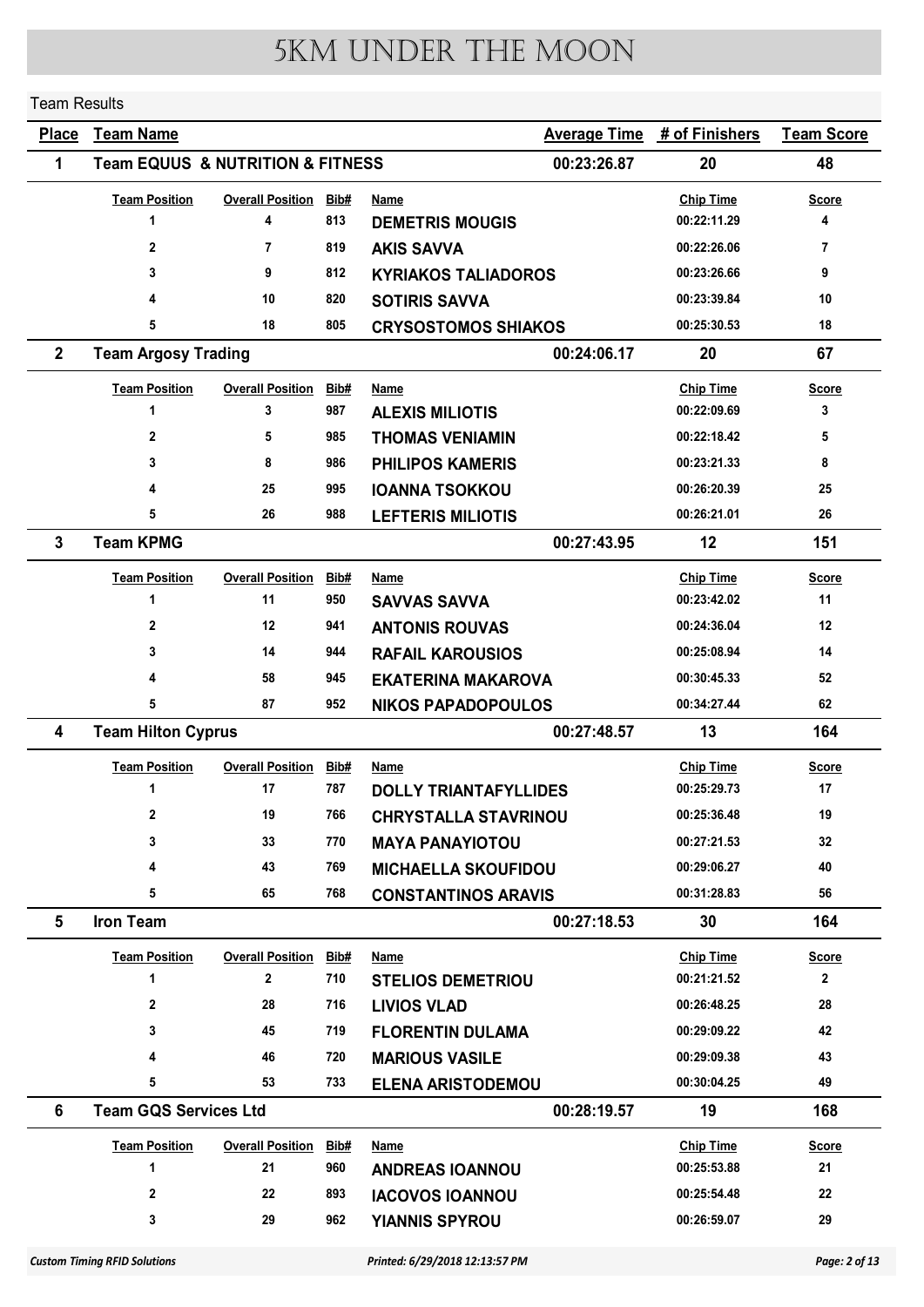|                | 4                                                               | 34                      | 953  | <b>KOULLA SPYROU</b>              | 00:27:40.62      | 33            |
|----------------|-----------------------------------------------------------------|-------------------------|------|-----------------------------------|------------------|---------------|
|                | 5                                                               | 89                      | 971  | <b>KYPROS PETRIDES</b>            | 00:35:09.80      | 63            |
| $\overline{7}$ | <b>Team Elysee Irrigation Ltd</b>                               |                         |      | 00:28:16.83                       | 19               | 173           |
|                | <b>Team Position</b>                                            | <b>Overall Position</b> | Bib# | Name                              | <b>Chip Time</b> | <b>Score</b>  |
|                | $\mathbf{1}$                                                    | $\mathbf 1$             | 999  | <b>ANDREAS LOUCA</b>              | 00:21:09.45      | 1             |
|                | $\mathbf{2}$                                                    | 27                      | 627  | <b>PANOS PROTOPAPAS</b>           | 00:26:33.32      | 27            |
|                | 3                                                               | 40                      | 629  | <b>ANDREAS CHIMARIS</b>           | 00:28:51.16      | 37            |
|                | 4                                                               | 47                      | 645  | <b>MARIA PAPACHRISTOFOROU</b>     | 00:29:32.85      | 44            |
|                | 5                                                               | 91                      | 632  | <b>DESPO IOANNOU</b>              | 00:35:17.36      | 64            |
| 8              | <b>Team Lucozade</b>                                            |                         |      | 00:27:55.80                       | 29               | 175           |
|                | <b>Team Position</b>                                            | <b>Overall Position</b> | Bib# | Name                              | <b>Chip Time</b> | <b>Score</b>  |
|                | 1                                                               | 20                      | 878  | <b>NICOLAS XENOPHONDOS</b>        | 00:25:52.37      | 20            |
|                | $\mathbf{2}$                                                    | 23                      | 859  | <b>DEMETRIS PROTOGEROU</b>        | 00:25:56.11      | 23            |
|                | 3                                                               | 35                      | 879  | <b>LEFKIA XENOPHONDOS</b>         | 00:27:45.02      | 34            |
|                | 4                                                               | 51                      | 870  | <b>ANDRI EVDOKIMOU</b>            | 00:29:56.33      | 48            |
|                | 5                                                               | 55                      | 845  | <b>GIANNIS OIKONIMIDES</b>        | 00:30:09.18      | 50            |
| 9              | <b>Team AFO Central Bank</b>                                    |                         |      | 00:28:35.78                       | 14               | 188           |
|                | <b>Team Position</b><br><b>Overall Position</b><br>Bib#<br>Name |                         |      |                                   | <b>Chip Time</b> | Score         |
|                | 1                                                               | 16                      | 679  | AFO CENTRAL BANK PARTICIPANT<br>1 | 00:25:18.41      | 16            |
|                | $\mathbf 2$                                                     | 24                      | 673  | <b>ATHANASIOS CONSTANTINOU</b>    | 00:26:14.53      | 24            |
|                | 3                                                               | 42                      | 677  | <b>AGGELOS CONSTANTINOU</b>       | 00:28:55.27      | 39            |
|                | 4                                                               | 61                      | 672  | <b>LENIA PITSILLIDES</b>          | 00:31:09.49      | 54            |
|                | 5                                                               | 62                      | 670  | <b>MARIOS KOUPEPIDES</b>          | 00:31:21.21      | 55            |
| 10             | <b>Team Alpha Bank</b>                                          |                         |      | 00:29:18.50                       | 14               | 212           |
|                | <b>Team Position</b>                                            | <b>Overall Position</b> | Bib# | <b>Name</b>                       | <b>Chip Time</b> | <b>Score</b>  |
|                | 1                                                               | 39                      | 655  | <b>ANDREAS KORONIDES</b>          | 00:28:49.37      | 36            |
|                | 2                                                               | 41                      | 661  | <b>GIORGOS CONSTANTINOU</b>       | 00:28:53.33      | 38            |
|                | 3                                                               | 48                      | 651  | <b>THEMIS OMIROU</b>              | 00:29:34.87      | 45            |
|                | 4                                                               | 49                      | 652  | <b>PANI CONSTANTINOU</b>          | 00:29:36.27      | 46            |
|                | 5                                                               | 50                      | 654  | <b>MARIOS LYSANDROU</b>           | 00:29:38.68      | 47            |
| 11             | <b>Team Bridge Global Solutions</b>                             |                         |      | 00:34:13.30                       | 6                | 218           |
|                | <b>Team Position</b>                                            | <b>Overall Position</b> | Bib# | Name                              | <b>Chip Time</b> | <b>Score</b>  |
|                | 1                                                               | 6                       | 587  | <b>TZIOVANA TZIOVANI</b>          | 00:22:25.07      | 6             |
|                | 2                                                               | 13                      | 594  | <b>ENES IRGARE</b>                | 00:25:00.55      | 13            |
|                | 3                                                               | 56                      | 593  | <b>ENIS IRGARE</b>                | 00:30:21.90      | 51            |
|                | 4                                                               | 94                      | 592  | <b>JARMILA JANOSOVA</b>           | 00:35:48.15      | 65            |
|                | 5                                                               | 218                     | 591  | <b>LOIZOS SEPOS</b>               | 00:57:30.83      | 83            |
| 12             | team Voici La Mode                                              |                         |      | 00:30:25.11                       | 22               | 233           |
|                | <b>Team Position</b>                                            | <b>Overall Position</b> | Bib# | Name                              | <b>Chip Time</b> | <b>Score</b>  |
|                | 1                                                               | 30                      | 693  | <b>IOANNA YIALLOUROU</b>          | 00:27:00.62      | 30            |
|                | 2                                                               | 32                      | 888  | <b>POLINA MOKINA</b>              | 00:27:08.56      | 31            |
|                | 3                                                               | 59                      | 699  | <b>CHRISTOS ARTEMI</b>            | 00:30:46.30      | 53            |
|                | <b>Custom Timing RFID Solutions</b>                             |                         |      | Printed: 6/29/2018 12:13:57 PM    |                  | Page: 3 of 13 |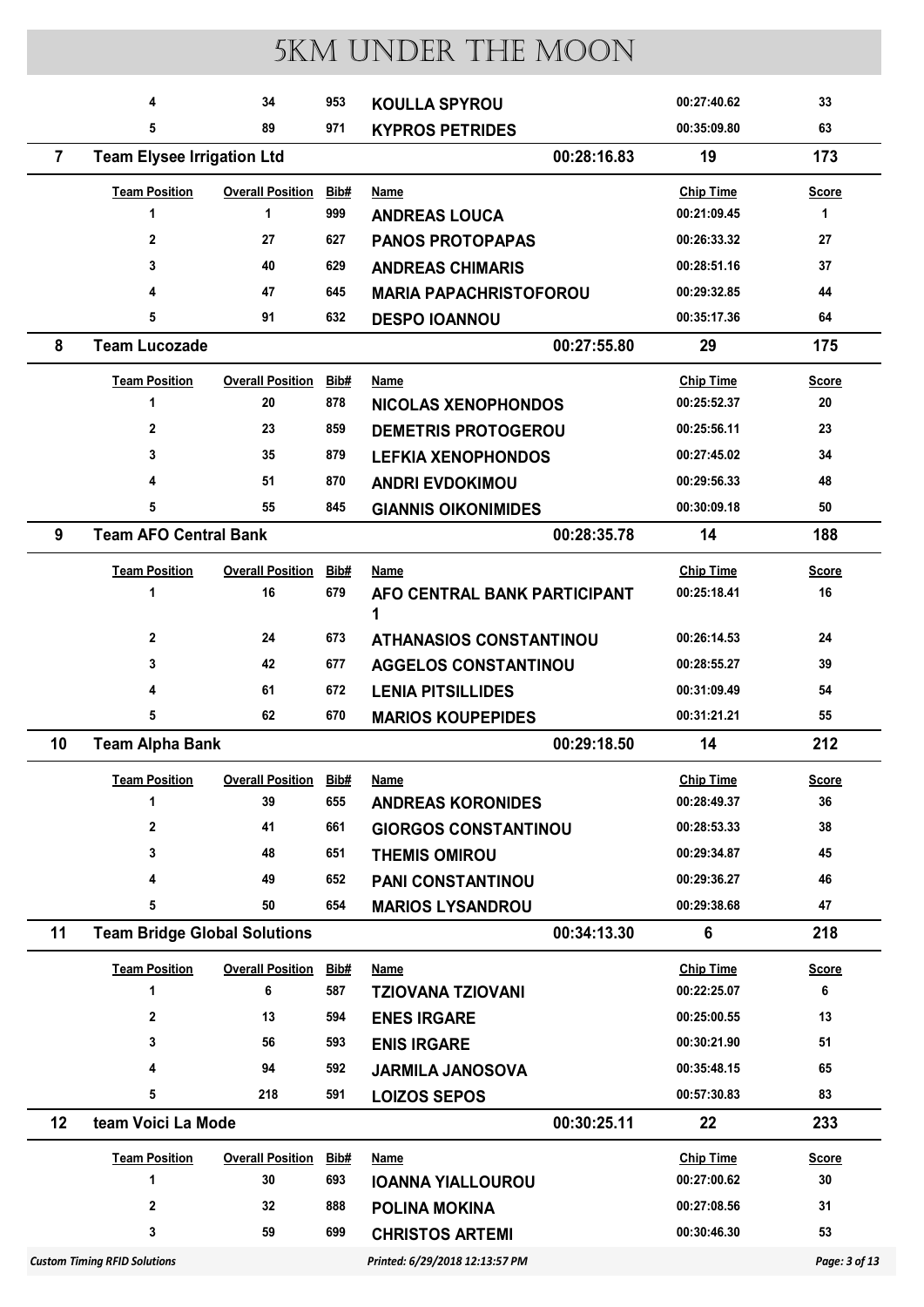|    | 4                       | 79                      | 707  | <b>CHARIS KYPRIANOU</b>         | 00:33:33.94      | 59           |
|----|-------------------------|-------------------------|------|---------------------------------|------------------|--------------|
|    | 5                       | 80                      | 695  | <b>DORA POUNA</b>               | 00:33:36.12      | 60           |
| 13 | team Astro Bank         |                         |      | 00:38:08.44                     | 6                | 311          |
|    | <b>Team Position</b>    | <b>Overall Position</b> | Bib# | Name                            | <b>Chip Time</b> | <b>Score</b> |
|    | 1                       | 44                      | 749  | <b>CHRISTOS THEODOROU</b>       | 00:29:08.59      | 41           |
|    | $\mathbf{2}$            | 73                      | 752  | <b>ASTRO BANK 10</b>            | 00:32:45.61      | 58           |
|    | 3                       | 112                     | 748  | <b>FROSO ANTONIOU</b>           | 00:38:14.95      | 68           |
|    | 4                       | 147                     | 747  | <b>PANAYIOTIS STAVROU</b>       | 00:45:07.96      | 71           |
|    | 5                       | 149                     | 751  | <b>ASTRO BANK 9</b>             | 00:45:25.10      | 73           |
| 14 | <b>Team Hilton Park</b> |                         |      | 00:49:43.90                     | 10               | 322          |
|    | <b>Team Position</b>    | <b>Overall Position</b> | Bib# | Name                            | <b>Chip Time</b> | <b>Score</b> |
|    | 1                       | 37                      | 754  | <b>AGGELIKI PIPERIDOU</b>       | 00:28:23.99      | 35           |
|    | $\mathbf{2}$            | 67                      | 761  | <b>MARIA SOFOCLEOUS</b>         | 00:31:29.44      | 57           |
|    | 3                       | 86                      | 755  | <b>CONSTANTINA PIPERI</b>       | 00:34:07.49      | 61           |
|    | 4                       | 254                     | 765  | <b>DEMETRIS DAMIANOU</b>        | 01:17:19.19      | 84           |
|    | 5                       | 255                     | 757  | <b>CONSTANTINOS COSTA</b>       | 01:17:19.40      | 85           |
| 15 | team Nielsen            |                         |      | 00:47:45.16                     | 11               | 324          |
|    | <b>Team Position</b>    | <b>Overall Position</b> | Bib# | Name                            | <b>Chip Time</b> | <b>Score</b> |
|    | 1                       | 15                      | 910  | <b>XENIOS CHRISTOU</b>          | 00:25:11.87      | 15           |
|    | $\mathbf{2}$            | 148                     | 915  | <b>THANASIS FOUDOULIS</b>       | 00:45:10.68      | 72           |
|    | 3                       | 201                     | 904  | <b>JOANNA PORTIDE</b>           | 00:56:05.42      | 78           |
|    | 4                       | 202                     | 903  | <b>PATRICIA PORTIDES</b>        | 00:56:08.10      | 79           |
|    | 5                       | 203                     | 900  | <b>MIKE GEROUSIS</b>            | 00:56:09.73      | 80           |
| 16 | <b>Team IPH</b>         |                         |      | 00:46:38.11                     | 10               | 364          |
|    | <b>Team Position</b>    | <b>Overall Position</b> | Bib# | Name                            | <b>Chip Time</b> | <b>Score</b> |
|    | 1                       | 127                     | 831  | <b>ALEXANDROS PARASKEVAIDES</b> | 00:39:51.21      | 69           |
|    | $\mathbf 2$             | 144                     | 830  | <b>SAKIS SAPACHLARIS</b>        | 00:43:50.64      | 70           |
|    | 3                       | 154                     | 833  | <b>ALEXANDROS TZERMNIAS</b>     | 00:47:49.01      | 74           |
|    | 4                       | 166                     | 829  | <b>MARA TZERMNIA</b>            | 00:49:49.56      | 75           |
|    | 5                       | 176                     | 828  | <b>TINA GAVRIELIDES</b>         | 00:51:50.14      | 76           |
| 17 | <b>Team Henkel</b>      |                         |      | 00:47:25.53                     | 5                | 373          |
|    | <b>Team Position</b>    | <b>Overall Position</b> | Bib# | <b>Name</b>                     | <b>Chip Time</b> | <b>Score</b> |
|    | 1                       | 99                      | 625  | <b>ZAHER REDA</b>               | 00:36:12.81      | 66           |
|    | $\mathbf 2$             | 100                     | 623  | <b>YIANNIS KALAITZIS</b>        | 00:36:19.46      | 67           |
|    | 3                       | 178                     | 624  | <b>THEONI PILAVAKI</b>          | 00:52:02.24      | 77           |
|    | 4                       | 206                     | 1000 | <b>EVGENIA CONSTANTINOU</b>     | 00:56:13.92      | 81           |
|    | 5                       | 210                     | 621  | <b>CONSTANTINOS PAPADAMOU</b>   | 00:56:19.21      | 82           |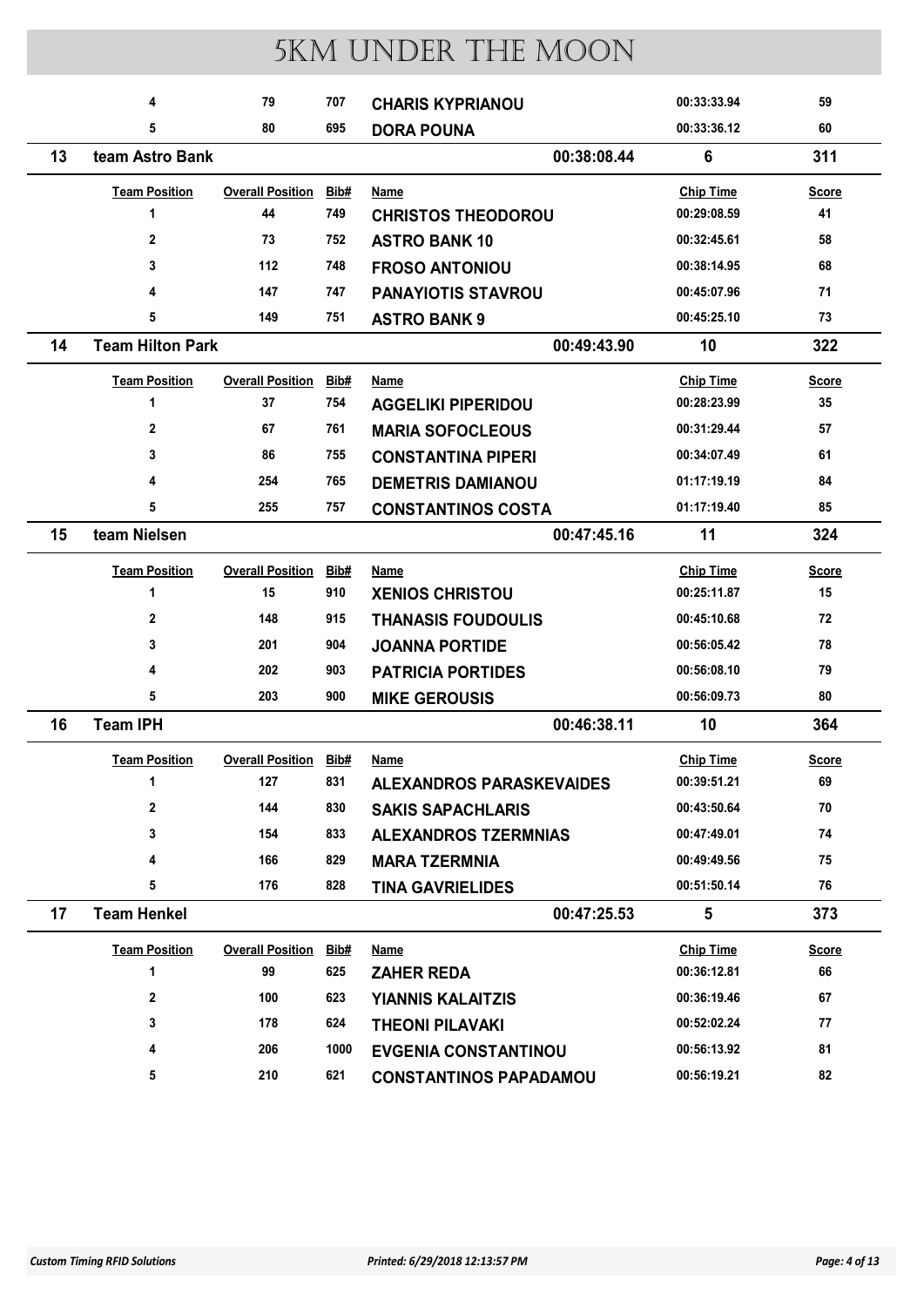Individual Overall Results

| <b>Overall</b> | <b>Score</b>     | Bib# | <b>Name</b>                                     | <b>Type</b>   | <b>Chip Time</b> | <b>Team</b>                                               |
|----------------|------------------|------|-------------------------------------------------|---------------|------------------|-----------------------------------------------------------|
| 1              | 1                | 999  | <b>ANDREAS LOUCA</b>                            | <b>Runner</b> | 00:21:09.45      | <b>Team Elysee Irrigation Ltd</b>                         |
| 2              | $\boldsymbol{2}$ | 710  | <b>STELIOS DEMETRIOU</b>                        | <b>Runner</b> | 00:21:21.52      | <b>Iron Team</b>                                          |
| 3              | $\mathbf 3$      | 987  | <b>ALEXIS MILIOTIS</b>                          | <b>Runner</b> | 00:22:09.69      | <b>Team Argosy Trading</b>                                |
| 4              | 4                | 813  | <b>DEMETRIS MOUGIS</b>                          | <b>Runner</b> | 00:22:11.29      | <b>Team EQUUS &amp; NUTRITION &amp;</b><br><b>FITNESS</b> |
| 5              | 5                | 985  | <b>THOMAS VENIAMIN</b>                          | <b>Runner</b> | 00:22:18.42      | <b>Team Argosy Trading</b>                                |
| 6              | $6\phantom{1}$   | 587  | <b>TZIOVANA TZIOVANI</b>                        | <b>Runner</b> | 00:22:25.07      | <b>Team Bridge Global Solutions</b>                       |
| 7              | $\overline{7}$   | 819  | <b>AKIS SAVVA</b>                               | <b>Runner</b> | 00:22:26.06      | <b>Team EQUUS &amp; NUTRITION &amp;</b><br><b>FITNESS</b> |
| 8              | 8                | 986  | <b>PHILIPOS KAMERIS</b>                         | <b>Runner</b> | 00:23:21.33      | <b>Team Argosy Trading</b>                                |
| 9              | $\boldsymbol{9}$ | 812  | <b>KYRIAKOS</b><br><b>TALIADOROS</b>            | <b>Runner</b> | 00:23:26.66      | <b>Team EQUUS &amp; NUTRITION &amp;</b><br><b>FITNESS</b> |
| 10             | 10               | 820  | <b>SOTIRIS SAVVA</b>                            | Runner        | 00:23:39.84      | <b>Team EQUUS &amp; NUTRITION &amp;</b><br><b>FITNESS</b> |
| 11             | 11               | 950  | <b>SAVVAS SAVVA</b>                             | <b>Runner</b> | 00:23:42.02      | <b>Team KPMG</b>                                          |
| 12             | 12               | 941  | <b>ANTONIS ROUVAS</b>                           | <b>Runner</b> | 00:24:36.04      | <b>Team KPMG</b>                                          |
| 13             | 13               | 594  | <b>ENES IRGARE</b>                              | <b>Runner</b> | 00:25:00.55      | <b>Team Bridge Global Solutions</b>                       |
| 14             | 14               | 944  | <b>RAFAIL KAROUSIOS</b>                         | <b>Runner</b> | 00:25:08.94      | <b>Team KPMG</b>                                          |
| 15             | 15               | 910  | <b>XENIOS CHRISTOU</b>                          | <b>Runner</b> | 00:25:11.87      | team Nielsen                                              |
| 16             | 16               | 679  | <b>AFO CENTRAL BANK</b><br><b>PARTICIPANT 1</b> | <b>Runner</b> | 00:25:18.41      | <b>Team AFO Central Bank</b>                              |
| 17             | 17               | 787  | <b>DOLLY</b><br><b>TRIANTAFYLLIDES</b>          | Runner        | 00:25:29.73      | <b>Team Hilton Cyprus</b>                                 |
| 18             | 18               | 805  | <b>CRYSOSTOMOS</b><br><b>SHIAKOS</b>            | Runner        | 00:25:30.53      | <b>Team EQUUS &amp; NUTRITION &amp;</b><br><b>FITNESS</b> |
| 19             | 19               | 766  | <b>CHRYSTALLA</b><br><b>STAVRINOU</b>           | <b>Runner</b> | 00:25:36.48      | <b>Team Hilton Cyprus</b>                                 |
| 20             | 20               | 878  | <b>NICOLAS</b><br><b>XENOPHONDOS</b>            | <b>Runner</b> | 00:25:52.37      | <b>Team Lucozade</b>                                      |
| 21             | 21               | 960  | <b>ANDREAS IOANNOU</b>                          | <b>Runner</b> | 00:25:53.88      | <b>Team GQS Services Ltd</b>                              |
| 22             | 22               | 893  | <b>IACOVOS IOANNOU</b>                          | <b>Runner</b> | 00:25:54.48      | <b>Team GQS Services Ltd</b>                              |
| 23             | 23               | 859  | <b>DEMETRIS</b><br><b>PROTOGEROU</b>            | Runner        | 00:25:56.11      | <b>Team Lucozade</b>                                      |
| 24             | 24               | 673  | <b>ATHANASIOS</b><br><b>CONSTANTINOU</b>        | <b>Runner</b> | 00:26:14.53      | <b>Team AFO Central Bank</b>                              |
| 25             | 25               | 995  | <b>IOANNA TSOKKOU</b>                           | <b>Runner</b> | 00:26:20.39      | <b>Team Argosy Trading</b>                                |
| 26             | 26               | 988  | <b>LEFTERIS MILIOTIS</b>                        | <b>Runner</b> | 00:26:21.01      | <b>Team Argosy Trading</b>                                |
| 27             | 27               | 627  | <b>PANOS</b><br><b>PROTOPAPAS</b>               | Runner        | 00:26:33.32      | <b>Team Elysee Irrigation Ltd</b>                         |
| 28             | 28               | 716  | <b>LIVIOS VLAD</b>                              | <b>Runner</b> | 00:26:48.25      | <b>Iron Team</b>                                          |
| 29             | 29               | 962  | <b>YIANNIS SPYROU</b>                           | <b>Runner</b> | 00:26:59.07      | <b>Team GQS Services Ltd</b>                              |
| 30             | 30               | 693  | <b>IOANNA</b><br><b>YIALLOUROU</b>              | Runner        | 00:27:00.62      | team Voici La Mode                                        |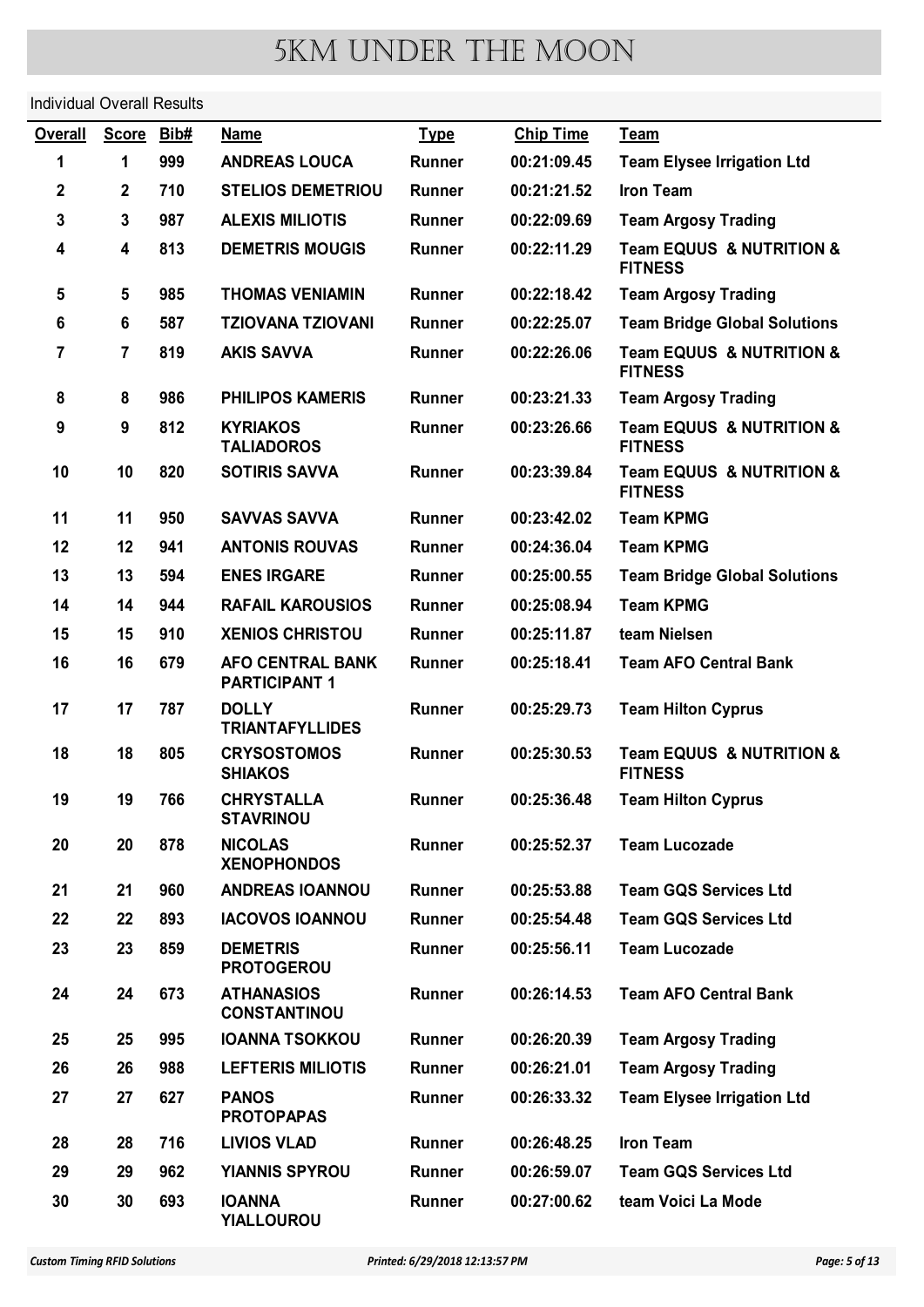| 31 | 0  | 809 | <b>NICHOLAS LAZAROU</b>                     | Runner        | 00:27:01.88 | Team EQUUS & NUTRITION &<br><b>FITNESS</b> |
|----|----|-----|---------------------------------------------|---------------|-------------|--------------------------------------------|
| 32 | 31 | 888 | <b>POLINA MOKINA</b>                        | <b>Runner</b> | 00:27:08.56 | team Voici La Mode                         |
| 33 | 32 | 770 | <b>MAYA PANAYIOTOU</b>                      | <b>Runner</b> | 00:27:21.53 | <b>Team Hilton Cyprus</b>                  |
| 34 | 33 | 953 | <b>KOULLA SPYROU</b>                        | <b>Runner</b> | 00:27:40.62 | <b>Team GQS Services Ltd</b>               |
| 35 | 34 | 879 | <b>LEFKIA</b><br><b>XENOPHONDOS</b>         | <b>Runner</b> | 00:27:45.02 | <b>Team Lucozade</b>                       |
| 36 | 0  | 808 | <b>MICHALIS IOANNOU</b>                     | Runner        | 00:28:18.11 | Team EQUUS & NUTRITION &<br><b>FITNESS</b> |
| 37 | 35 | 754 | <b>AGGELIKI PIPERIDOU</b>                   | <b>Runner</b> | 00:28:23.99 | <b>Team Hilton Park</b>                    |
| 38 | 0  | 814 | <b>MICHALIS MOUGIS</b>                      | Runner        | 00:28:45.83 | Team EQUUS & NUTRITION &<br><b>FITNESS</b> |
| 39 | 36 | 655 | <b>ANDREAS</b><br><b>KORONIDES</b>          | <b>Runner</b> | 00:28:49.37 | <b>Team Alpha Bank</b>                     |
| 40 | 37 | 629 | <b>ANDREAS CHIMARIS</b>                     | <b>Runner</b> | 00:28:51.16 | <b>Team Elysee Irrigation Ltd</b>          |
| 41 | 38 | 661 | <b>GIORGOS</b><br><b>CONSTANTINOU</b>       | <b>Runner</b> | 00:28:53.33 | <b>Team Alpha Bank</b>                     |
| 42 | 39 | 677 | <b>AGGELOS</b><br><b>CONSTANTINOU</b>       | <b>Runner</b> | 00:28:55.27 | <b>Team AFO Central Bank</b>               |
| 43 | 40 | 769 | <b>MICHAELLA</b><br><b>SKOUFIDOU</b>        | <b>Runner</b> | 00:29:06.27 | <b>Team Hilton Cyprus</b>                  |
| 44 | 41 | 749 | <b>CHRISTOS</b><br><b>THEODOROU</b>         | <b>Runner</b> | 00:29:08.59 | team Astro Bank                            |
| 45 | 42 | 719 | <b>FLORENTIN DULAMA</b>                     | <b>Runner</b> | 00:29:09.22 | <b>Iron Team</b>                           |
| 46 | 43 | 720 | <b>MARIOUS VASILE</b>                       | Runner        | 00:29:09.38 | <b>Iron Team</b>                           |
| 47 | 44 | 645 | <b>MARIA</b><br><b>PAPACHRISTOFORO</b><br>U | Runner        | 00:29:32.85 | <b>Team Elysee Irrigation Ltd</b>          |
| 48 | 45 | 651 | <b>THEMIS OMIROU</b>                        | Runner        | 00:29:34.87 | <b>Team Alpha Bank</b>                     |
| 49 | 46 | 652 | <b>PANI CONSTANTINOU</b>                    | Runner        | 00:29:36.27 | <b>Team Alpha Bank</b>                     |
| 50 | 47 | 654 | <b>MARIOS LYSANDROU</b>                     | <b>Runner</b> | 00:29:38.68 | <b>Team Alpha Bank</b>                     |
| 51 | 48 | 870 | <b>ANDRI EVDOKIMOU</b>                      | <b>Runner</b> | 00:29:56.33 | <b>Team Lucozade</b>                       |
| 52 | 0  | 658 | <b>COSTAS</b><br><b>SHIPETTARIS</b>         | Runner        | 00:29:59.93 | Team Alpha Bank                            |
| 53 | 49 | 733 | <b>ELENA</b><br><b>ARISTODEMOU</b>          | Runner        | 00:30:04.25 | <b>Iron Team</b>                           |
| 54 | 0  | 804 | <b>MICHALIS MICHAEL</b>                     | Runner        | 00:30:05.23 | Team EQUUS & NUTRITION &<br><b>FITNESS</b> |
| 55 | 50 | 845 | <b>GIANNIS</b><br><b>OIKONIMIDES</b>        | Runner        | 00:30:09.18 | <b>Team Lucozade</b>                       |
| 56 | 51 | 593 | <b>ENIS IRGARE</b>                          | Runner        | 00:30:21.90 | <b>Team Bridge Global Solutions</b>        |
| 57 | 0  | 712 | <b>DIMITRIS KOURGIALIS</b>                  | Runner        | 00:30:34.44 | Iron Team                                  |
| 58 | 52 | 945 | <b>EKATERINA</b><br><b>MAKAROVA</b>         | Runner        | 00:30:45.33 | <b>Team KPMG</b>                           |
| 59 | 53 | 699 | <b>CHRISTOS ARTEMI</b>                      | Runner        | 00:30:46.30 | team Voici La Mode                         |
| 60 | 0  | 659 | <b>XENIA STAFILARI</b>                      | Runner        | 00:30:57.84 | Team Alpha Bank                            |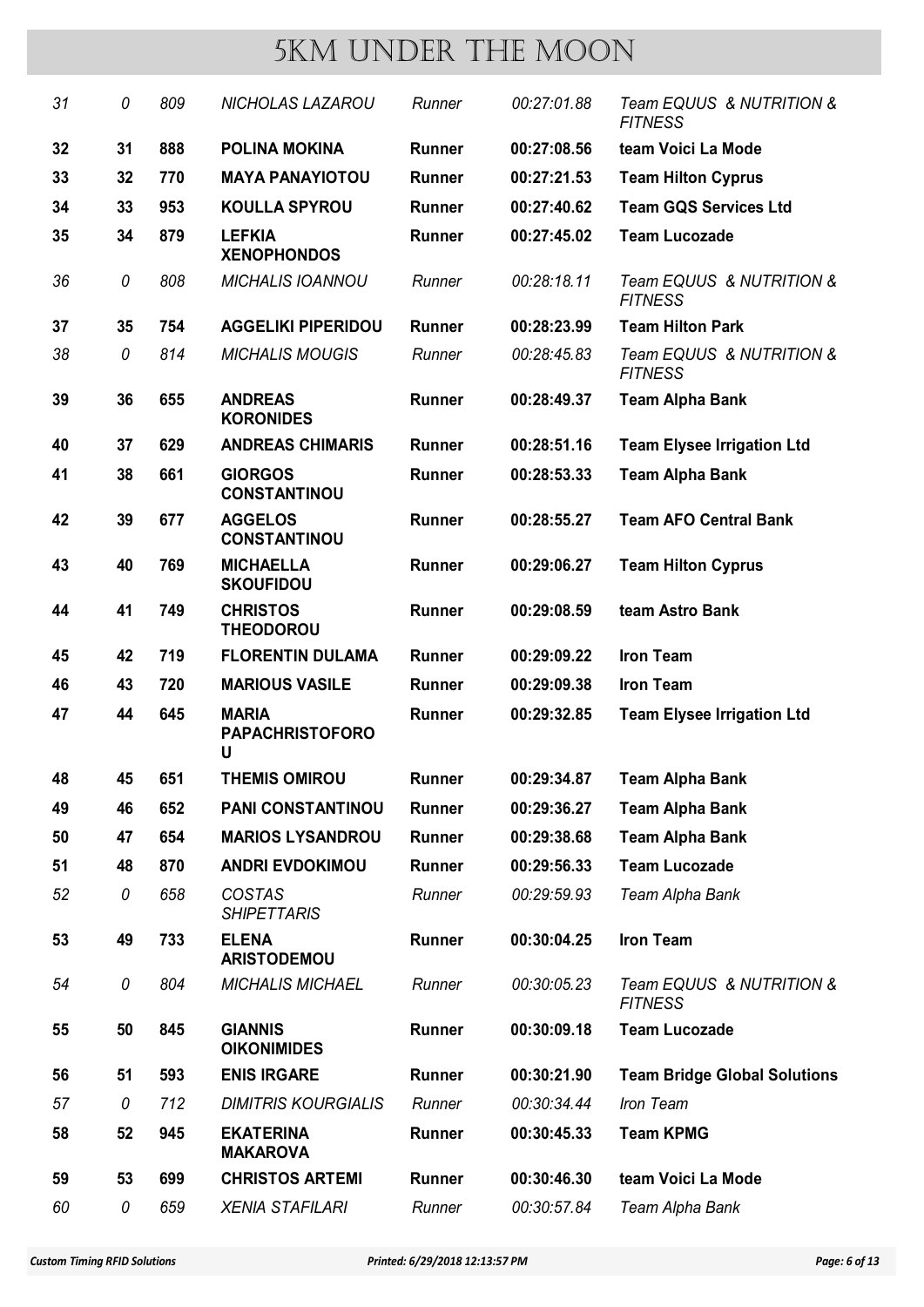| 61 | 54 | 672 | <b>LENIA PITSILLIDES</b>                | <b>Runner</b> | 00:31:09.49 | <b>Team AFO Central Bank</b>               |
|----|----|-----|-----------------------------------------|---------------|-------------|--------------------------------------------|
| 62 | 55 | 670 | <b>MARIOS</b><br><b>KOUPEPIDES</b>      | <b>Runner</b> | 00:31:21.21 | <b>Team AFO Central Bank</b>               |
| 63 | 0  | 927 | <b>MICHALIS MAVROS</b>                  | Runner        | 00:31:27.27 | Team EUC                                   |
| 64 | 0  | 928 | <b>SOFIA XERGIA</b>                     | Runner        | 00:31:27.27 | Team EUC                                   |
| 65 | 56 | 768 | <b>CONSTANTINOS</b><br><b>ARAVIS</b>    | <b>Runner</b> | 00:31:28.83 | <b>Team Hilton Cyprus</b>                  |
| 66 | 0  | 767 | <b>ALEXIS ARAVIS</b>                    | Runner        | 00:31:29.40 | <b>Team Hilton Cyprus</b>                  |
| 67 | 57 | 761 | <b>MARIA SOFOCLEOUS</b>                 | <b>Runner</b> | 00:31:29.44 | <b>Team Hilton Park</b>                    |
| 68 | 0  | 822 | <b>ZAHARIAS MANOLI</b>                  | Runner        | 00:31:40.38 | Team EQUUS & NUTRITION &<br><b>FITNESS</b> |
| 69 | 0  | 725 | <b>ZAFIRIS</b><br><b>ANASTASOPOULOS</b> | Runner        | 00:31:44.97 | Iron Team                                  |
| 70 | 0  | 980 | <b>CONSTANTINOS</b><br><b>KIRKOS</b>    | Runner        | 00:31:57.41 | <b>Team Argosy Trading</b>                 |
| 71 | 0  | 929 | <b>CONSTANTINOS</b><br><b>LOIZOU</b>    | Runner        | 00:32:34.35 | <b>Team EUC</b>                            |
| 72 | 0  | 852 | <b>SOTIA</b><br><b>CHRISTIPHOROU</b>    | Runner        | 00:32:44.85 | Team Lucozade                              |
| 73 | 58 | 752 | <b>ASTRO BANK 10</b>                    | <b>Runner</b> | 00:32:45.61 | team Astro Bank                            |
| 74 | 0  | 663 | <b>NEOFYTOS KLEOPA</b>                  | Runner        | 00:33:08.24 | Team Alpha Bank                            |
| 75 | 0  | 811 | <b>PANAGIOTIS</b><br><b>MICHAEL</b>     | Runner        | 00:33:08.43 | Team EQUUS & NUTRITION &<br><b>FITNESS</b> |
| 76 | 0  | 803 | <b>EMILIA MICHAEL</b>                   | Runner        | 00:33:11.22 | Team EQUUS & NUTRITION &<br><b>FITNESS</b> |
| 77 | 0  | 664 | <b>CHARA IRAKLEOUS</b>                  | Runner        | 00:33:18.29 | Team Alpha Bank                            |
| 78 | 0  | 908 | <b>GEORGE IOANNIDES</b>                 | Runner        | 00:33:20.70 | <b>Team Hilton Cyprus</b>                  |
| 79 | 59 | 707 | <b>CHARIS KYPRIANOU</b>                 | <b>Runner</b> | 00:33:33.94 | team Voici La Mode                         |
| 80 | 60 | 695 | <b>DORA POUNA</b>                       | <b>Runner</b> | 00:33:36.12 | team Voici La Mode                         |
| 81 | 0  | 711 | <b>CRISTIAN SANDU</b>                   | Runner        | 00:33:53.56 | Iron Team                                  |
| 82 | 0  | 723 | <b>FILIP ALIN</b>                       | Runner        | 00:33:55.20 | Iron Team                                  |
| 83 | 0  | 853 | <b>MARIA ANDREOU</b>                    | Runner        | 00:34:04.20 | Team Lucozade                              |
| 84 | 0  | 873 | <b>PANTELIS PANTELI</b>                 | Runner        | 00:34:04.58 | Team Lucozade                              |
| 85 | 0  | 660 | <b>MICHALIS YIOUSELLIS</b>              | Runner        | 00:34:06.94 | Team Alpha Bank                            |
| 86 | 61 | 755 | <b>CONSTANTINA</b><br><b>PIPERI</b>     | <b>Runner</b> | 00:34:07.49 | <b>Team Hilton Park</b>                    |
| 87 | 62 | 952 | <b>NIKOS</b><br><b>PAPADOPOULOS</b>     | Runner        | 00:34:27.44 | <b>Team KPMG</b>                           |
| 88 | 0  | 701 | <b>IRINI KALLI</b>                      | Runner        | 00:35:09.43 | team Voici La Mode                         |
| 89 | 63 | 971 | <b>KYPROS PETRIDES</b>                  | <b>Runner</b> | 00:35:09.80 | <b>Team GQS Services Ltd</b>               |
| 90 | 0  | 784 | <b>MARIO DOBREV</b>                     | Runner        | 00:35:14.63 | <b>Team Hilton Cyprus</b>                  |
| 91 | 64 | 632 | <b>DESPO IOANNOU</b>                    | <b>Runner</b> | 00:35:17.36 | <b>Team Elysee Irrigation Ltd</b>          |
| 92 | 0  | 958 | <b>PANAYIOTIS KERIMIS</b>               | Runner        | 00:35:21.69 | Team GQS Services Ltd                      |
| 93 | 0  | 742 | <b>LOUKAS DEMETRIOU</b>                 | Runner        | 00:35:29.55 | Iron Team                                  |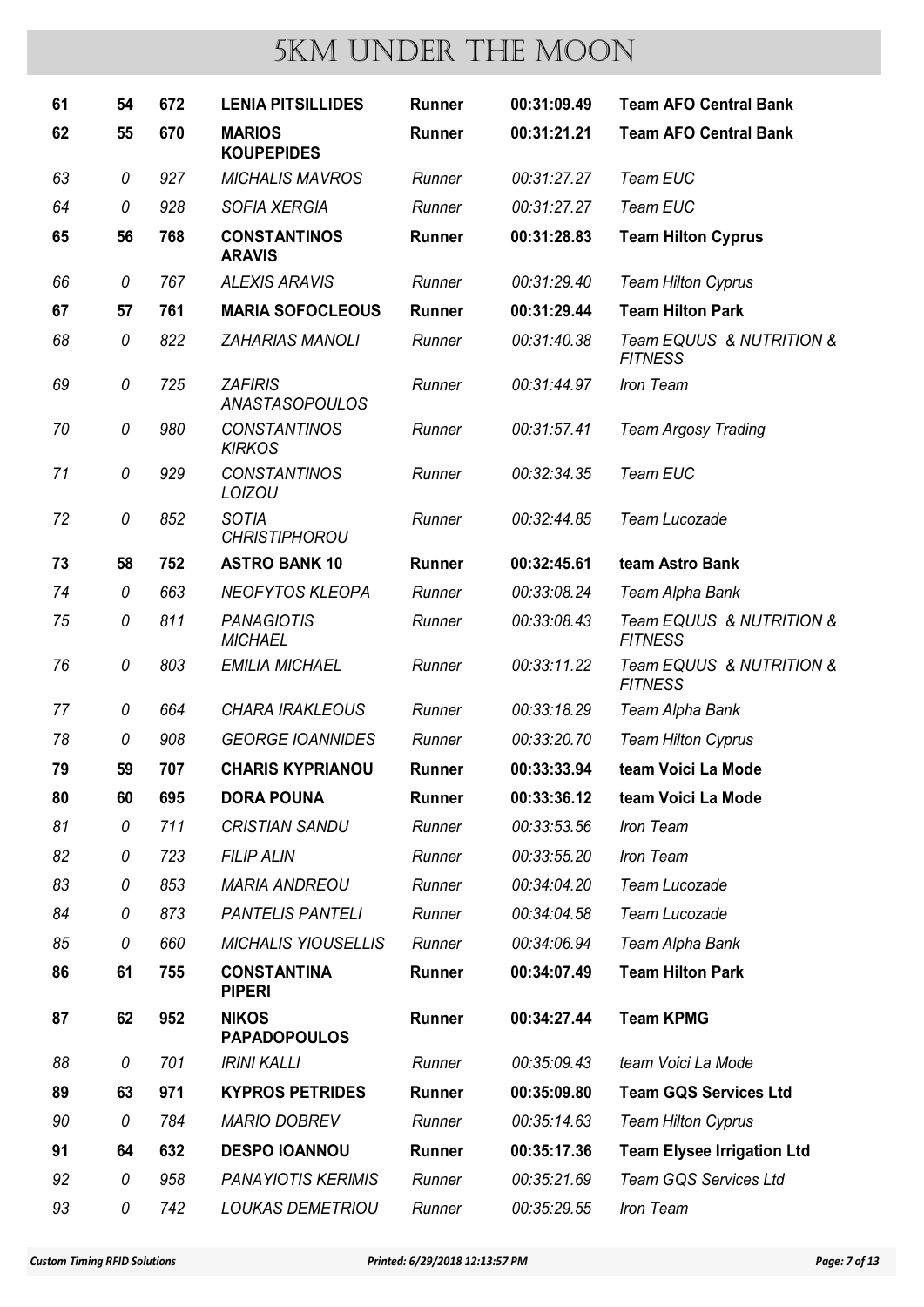| 94  | 65 | 592 | <b>JARMILA JANOSOVA</b>                     | <b>Runner</b> | 00:35:48.15 | <b>Team Bridge Global Solutions</b>        |
|-----|----|-----|---------------------------------------------|---------------|-------------|--------------------------------------------|
| 95  | 0  | 696 | <b>MARIA KYPRIANOU</b>                      | Runner        | 00:35:51.27 | team Voici La Mode                         |
| 96  | 0  | 892 | <b>ELENI ARTEMI</b>                         | Runner        | 00:35:51.27 | team Voici La Mode                         |
| 97  | 0  | 734 | <b>CHAROULLA</b><br><b>DEMETRIOU</b>        | Runner        | 00:35:58.68 | Iron Team                                  |
| 98  | 0  | 715 | <b>POPI STEPHANOU</b>                       | Runner        | 00:36:01.28 | Iron Team                                  |
| 99  | 66 | 625 | <b>ZAHER REDA</b>                           | <b>Runner</b> | 00:36:12.81 | <b>Team Henkel</b>                         |
| 100 | 67 | 623 | <b>YIANNIS KALAITZIS</b>                    | <b>Runner</b> | 00:36:19.46 | <b>Team Henkel</b>                         |
| 101 | 0  | 909 | <b>EVGENIA</b><br>PAPAGEORGIOU              | Runner        | 00:36:25.62 | <b>Team Hilton Cyprus</b>                  |
| 102 | 0  | 718 | <b>ADRIAN LICU</b>                          | Runner        | 00:36:29.06 | Iron Team                                  |
| 103 | 0  | 881 | <b>MARIOS</b><br><b>ORTHODOXOU</b>          | Runner        | 00:36:29.95 | <b>Team Lucozade</b>                       |
| 104 | 0  | 737 | <b>VASILI BARBU</b>                         | Runner        | 00:36:32.09 | Iron Team                                  |
| 105 | 0  | 738 | <b>ANNA MARIA</b>                           | Runner        | 00:36:32.17 | Iron Team                                  |
| 106 | 0  | 972 | <b>AMANDA SAMPEY</b>                        | Runner        | 00:36:51.30 | Team GQS Services Ltd                      |
| 107 | 0  | 973 | <b>LOUCIA PETRIDOU</b>                      | Runner        | 00:36:52.53 | Team GQS Services Ltd                      |
| 108 | 0  | 974 | <b>MIROSLAV HORSKY</b>                      | Runner        | 00:36:54.08 | Team GQS Services Ltd                      |
| 109 | 0  | 883 | <b>MARGARET</b><br><b>KOGOROZI</b>          | Runner        | 00:37:07.14 | Team Lucozade                              |
| 110 | 0  | 885 | <b>MICHALIS KOGOROZI</b>                    | Runner        | 00:37:14.49 | <b>Team Lucozade</b>                       |
| 111 | 0  | 943 | <b>ELENA SERGIOU</b>                        | Runner        | 00:37:56.34 | <b>Team KPMG</b>                           |
| 112 | 68 | 748 | <b>FROSO ANTONIOU</b>                       | <b>Runner</b> | 00:38:14.95 | team Astro Bank                            |
| 113 | 0  | 739 | <b>RAUL ALEXANDROU</b>                      | Runner        | 00:38:20.35 | Iron Team                                  |
| 114 | 0  | 721 | <b>EUGEN VIOREL</b>                         | Runner        | 00:38:21.34 | Iron Team                                  |
| 115 | 0  | 948 | <b>PARASKEVI</b><br>KARAMPATZAKI            | Runner        | 00:38:46.57 | <b>Team KPMG</b>                           |
| 116 | 0  | 863 | <b>EIRINI KAMPOURI</b>                      | Runner        | 00:38:58.70 | Team Lucozade                              |
| 117 | 0  | 886 | <b>NICOLAS GEORGIOU</b>                     | Runner        | 00:39:00.00 | Team Lucozade                              |
| 118 | 0  | 869 | <b>ANNA</b><br><b>CONSTANDINOU</b>          | Runner        | 00:39:00.10 | Team Lucozade                              |
| 119 | 0  | 644 | <b>SPYROS VORKA</b>                         | Runner        | 00:39:24.12 | Team Elysee Irrigation Ltd                 |
| 120 | 0  | 821 | <b>IOANNA IOANNOU</b>                       | Runner        | 00:39:25.31 | Team EQUUS & NUTRITION &<br><b>FITNESS</b> |
| 121 | 0  | 643 | <b>IOULIA VORKA</b>                         | Runner        | 00:39:26.14 | Team Elysee Irrigation Ltd                 |
| 122 | 0  | 709 | <b>IONELA SIMEREA</b>                       | Runner        | 00:39:28.26 | team Voici La Mode                         |
| 123 | 0  | 706 | <b>OLGA PATSIOURA</b>                       | Runner        | 00:39:28.27 | team Voici La Mode                         |
| 124 | 0  | 939 | <b>CONSTANTINOS</b><br><b>PALEKYTHRITIS</b> | Runner        | 00:39:44.53 | <b>Team KPMG</b>                           |
| 125 | 0  | 935 | <b>NICOLETA JIORJI</b>                      | Runner        | 00:39:45.94 | <b>Team KPMG</b>                           |
| 126 | 0  | 937 | <b>CONSTANTINOS</b><br><b>LEVENTIS</b>      | Runner        | 00:39:46.77 | <b>Team KPMG</b>                           |
| 127 | 69 | 831 | <b>ALEXANDROS</b><br><b>PARASKEVAIDES</b>   | Runner        | 00:39:51.21 | <b>Team IPH</b>                            |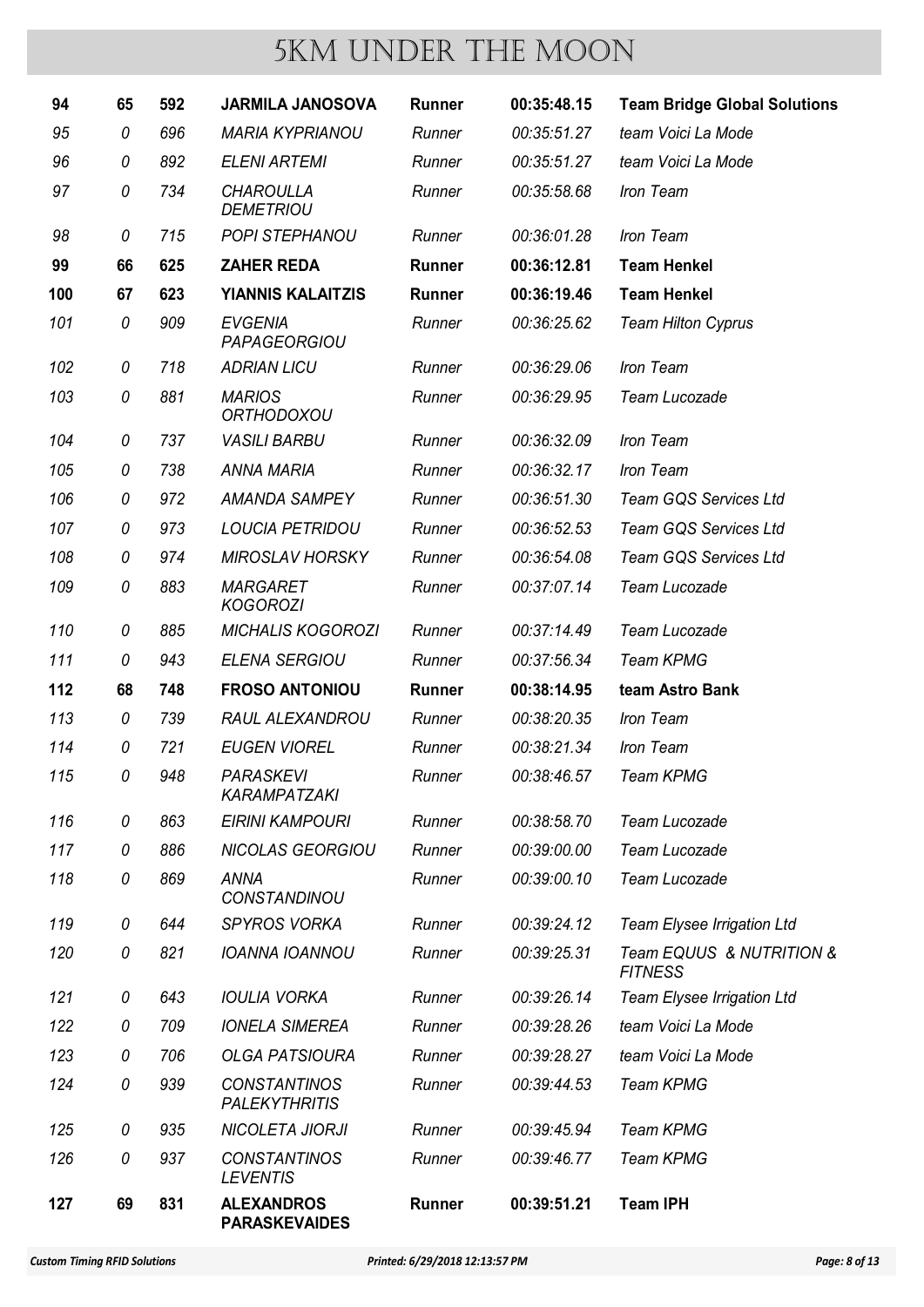| 128 | 0  | 668 | <b>EVANGELIA</b><br><b>CHRISTODOULOU</b>        | Runner        | 00:40:08.62 | <b>Team AFO Central Bank</b>               |
|-----|----|-----|-------------------------------------------------|---------------|-------------|--------------------------------------------|
| 129 | 0  | 669 | <b>THOMAS KAZAKOS</b>                           | Runner        | 00:40:12.20 | <b>Team AFO Central Bank</b>               |
| 130 | 0  | 727 | <b>CHRISTIANA</b><br><b>CHRISTOFI</b>           | Runner        | 00:40:28.69 | Iron Team                                  |
| 131 | 0  | 726 | <b>RENOS NICODEMOU</b>                          | Runner        | 00:40:30.10 | Iron Team                                  |
| 132 | 0  | 730 | <b>MARIA IAKOVOU</b>                            | Runner        | 00:40:39.65 | Iron Team                                  |
| 133 | 0  | 729 | <b>ALEXANDRA TAPAKI</b>                         | Runner        | 00:40:40.35 | Iron Team                                  |
| 134 | 0  | 678 | <b>IVI HARALAMBOUS</b>                          | Runner        | 00:40:42.09 | <b>Team AFO Central Bank</b>               |
| 135 | 0  | 714 | <b>MARINOS</b><br><b>ELEFTHERIOU</b>            | Runner        | 00:41:58.75 | Iron Team                                  |
| 136 | 0  | 656 | <b>ANDRI PITSILLIDOU</b>                        | Runner        | 00:42:13.28 | Team Alpha Bank                            |
| 137 | 0  | 681 | <b>AFO CENTRAL BANK</b><br><b>PARTICIPANT 3</b> | Runner        | 00:42:14.97 | <b>Team AFO Central Bank</b>               |
| 138 | 0  | 671 | <b>MARILENA PELETIE</b>                         | Runner        | 00:42:15.11 | <b>Team AFO Central Bank</b>               |
| 139 | 0  | 682 | <b>AFO CENTRAL BANK</b><br><b>PARTICIPANT 4</b> | Runner        | 00:42:17.03 | <b>Team AFO Central Bank</b>               |
| 140 | 0  | 976 | <b>KOULLA SAVVA</b>                             | Runner        | 00:42:37.00 | <b>Team Argosy Trading</b>                 |
| 141 | 0  | 810 | <b>CHRISTINA MICHAEL</b>                        | Runner        | 00:42:50.69 | Team EQUUS & NUTRITION &<br><b>FITNESS</b> |
| 142 | 0  | 876 | <b>MARIA PANTELI</b>                            | Runner        | 00:43:23.00 | Team Lucozade                              |
| 143 | 0  | 889 | <b>ANDRI PITSILLOU</b>                          | Runner        | 00:43:43.00 | team Voici La Mode                         |
| 144 | 70 | 830 | <b>SAKIS SAPACHLARIS</b>                        | <b>Runner</b> | 00:43:50.64 | <b>Team IPH</b>                            |
| 145 | 0  | 957 | <b>ANGELOS STAVROU</b>                          | Runner        | 00:44:12.03 | <b>Team GQS Services Ltd</b>               |
| 146 | 0  | 674 | <b>RAMZI ABU-RUMMAN</b>                         | Runner        | 00:45:07.96 | <b>Team AFO Central Bank</b>               |
| 147 | 71 | 747 | <b>PANAYIOTIS</b><br><b>STAVROU</b>             | <b>Runner</b> | 00:45:07.96 | team Astro Bank                            |
| 148 | 72 | 915 | <b>THANASIS</b><br><b>FOUDOULIS</b>             | <b>Runner</b> | 00:45:10.68 | team Nielsen                               |
| 149 | 73 | 751 | <b>ASTRO BANK 9</b>                             | <b>Runner</b> | 00:45:25.10 | team Astro Bank                            |
| 150 | 0  | 708 | <b>ANDREA ANTONIOU</b>                          | Runner        | 00:45:32.06 | team Voici La Mode                         |
| 151 | 0  | 741 | <b>MICHALIS IACOVOU</b>                         | Runner        | 00:46:44.28 | Iron Team                                  |
| 152 | 0  | 783 | <b>PENNY KOUMA</b>                              | Runner        | 00:46:52.42 | <b>Team Hilton Cyprus</b>                  |
| 153 | 0  | 782 | <b>ELENA ZACHARIOU</b>                          | Runner        | 00:46:52.59 | <b>Team Hilton Cyprus</b>                  |
| 154 | 74 | 833 | <b>ALEXANDROS</b><br><b>TZERMNIAS</b>           | Runner        | 00:47:49.01 | <b>Team IPH</b>                            |
| 155 | 0  | 857 | <b>MARILENA</b><br><b>THEODOTOU</b>             | Runner        | 00:48:18.70 | Team Lucozade                              |
| 156 | 0  | 722 | <b>ION BUTURUGA</b>                             | Runner        | 00:48:21.18 | Iron Team                                  |
| 157 | 0  | 736 | <b>SKEVI. DEMETRIOU</b>                         | Runner        | 00:48:21.98 | Iron Team                                  |
| 158 | 0  | 800 | <b>IVI PAPAIOANNOU</b>                          | Runner        | 00:48:23.50 | Team EQUUS & NUTRITION &<br><b>FITNESS</b> |
| 159 | 0  | 700 | <b>MARILENA LYRAKIDE</b>                        | Runner        | 00:48:56.10 | team Voici La Mode                         |
| 160 | 0  | 890 | <b>CHRYSTALLA</b><br><b>CHARALAMBUS</b>         | Runner        | 00:49:00.10 | team Voici La Mode                         |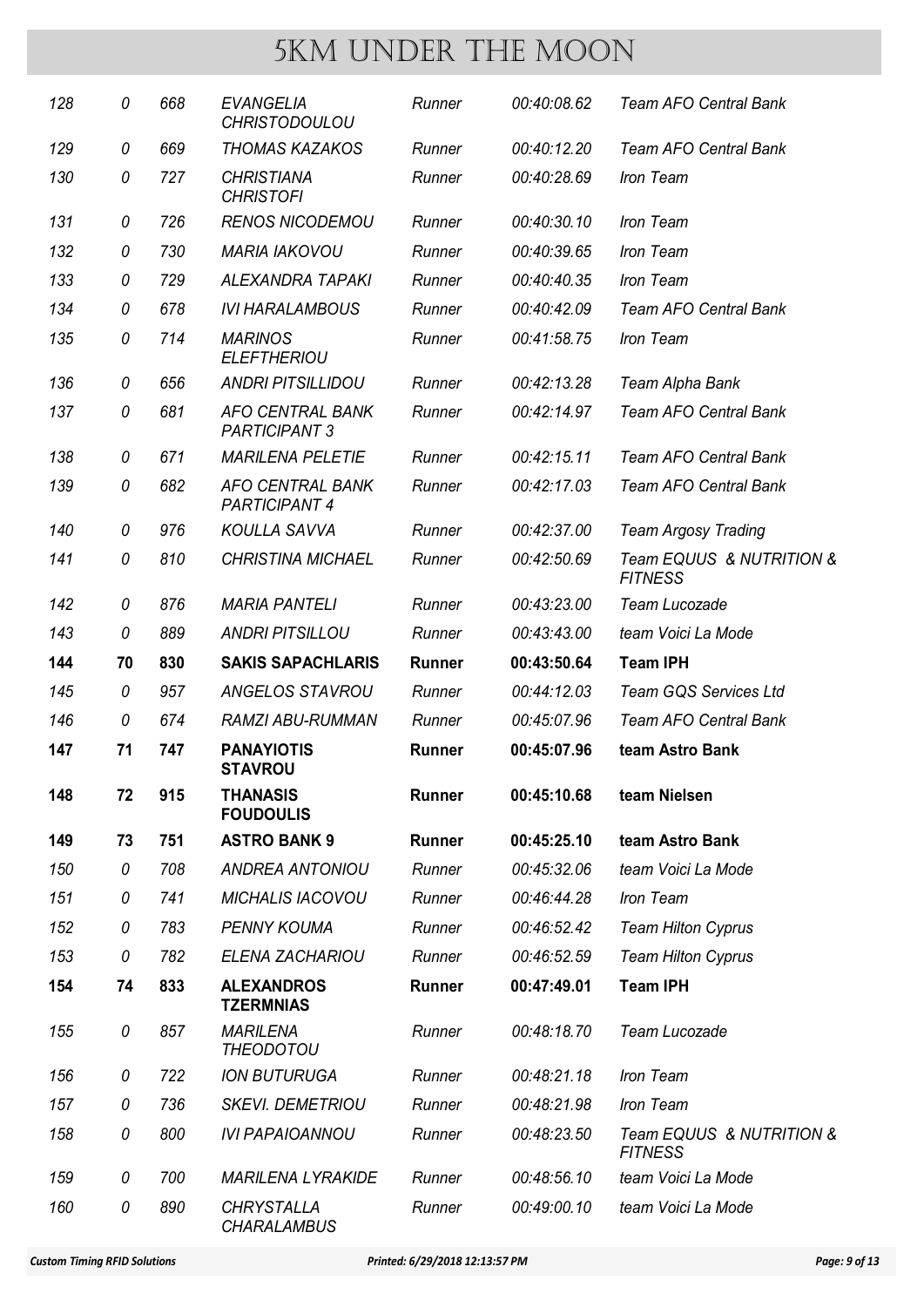| 161 | 0  | 891 | <b>GALATIA BECTELI</b>                          | Runner        | 00:49:01.39 | team Voici La Mode                         |
|-----|----|-----|-------------------------------------------------|---------------|-------------|--------------------------------------------|
| 162 | 0  | 875 | <b>SOTIRIS</b><br>CONSTANDINOU                  | Runner        | 00:49:08.76 | Team Lucozade                              |
| 163 | 0  | 874 | <b>STAVROS</b><br><b>GIANNAKOU</b>              | Runner        | 00:49:11.58 | <b>Team Lucozade</b>                       |
| 164 | 0  | 934 | <b>EFTYCHIA YIANGOU</b>                         | Runner        | 00:49:31.23 | <b>Team KPMG</b>                           |
| 165 | 0  | 686 | <b>AFO CENTRAL BANK</b><br><b>PARTICIPANT 8</b> | Runner        | 00:49:43.92 | <b>Team AFO Central Bank</b>               |
| 166 | 75 | 829 | <b>MARA TZERMNIA</b>                            | <b>Runner</b> | 00:49:49.56 | <b>Team IPH</b>                            |
| 167 | 0  | 680 | <b>AFO CENTRAL BANK</b><br><b>PARTICIPANT 2</b> | Runner        | 00:49:50.46 | <b>Team AFO Central Bank</b>               |
| 168 | 0  | 705 | <b>IRENE</b><br><b>CHARALAMBOUS</b>             | Runner        | 00:50:02.78 | team Voici La Mode                         |
| 169 | 0  | 823 | <b>KONSTANTINA</b><br><b>KYTHREOTIS</b>         | Runner        | 00:50:45.23 | Team EQUUS & NUTRITION &<br><b>FITNESS</b> |
| 170 | 0  | 807 | ELPIDA LAZAROU                                  | Runner        | 00:50:45.95 | Team EQUUS & NUTRITION &<br><b>FITNESS</b> |
| 171 | 0  | 728 | <b>DESPO ARTEMIOU</b>                           | Runner        | 00:51:20.88 | Iron Team                                  |
| 172 | 0  | 806 | <b>LAZAROS LAZAROU</b>                          | Runner        | 00:51:26.35 | Team EQUUS & NUTRITION &<br><b>FITNESS</b> |
| 173 | 0  | 868 | <b>ANDRI POUROUKOU</b>                          | Runner        | 00:51:38.59 | <b>Team Lucozade</b>                       |
| 174 | 0  | 844 | <b>GEORGIA MILI</b>                             | Runner        | 00:51:42.36 | <b>Team Lucozade</b>                       |
| 175 | 0  | 646 | <b>ELENI ANTONIOU</b>                           | Runner        | 00:51:48.30 | Team Elysee Irrigation Ltd                 |
| 176 | 76 | 828 | <b>TINA GAVRIELIDES</b>                         | <b>Runner</b> | 00:51:50.14 | <b>Team IPH</b>                            |
| 177 | 0  | 832 | <b>MEROPI MICHAEL</b>                           | Runner        | 00:51:51.76 | Team IPH                                   |
| 178 | 77 | 624 | <b>THEONI PILAVAKI</b>                          | <b>Runner</b> | 00:52:02.24 | <b>Team Henkel</b>                         |
| 179 | 0  | 993 | <b>MARIA ELEFTHERIOU</b>                        | Runner        | 00:52:03.73 | <b>Team Argosy Trading</b>                 |
| 180 | 0  | 979 | <b>CHARIS MAVROFTIS</b>                         | Runner        | 00:52:04.45 | <b>Team Argosy Trading</b>                 |
| 181 | 0  | 965 | <b>STYLIANA</b><br><b>ORTHODOXOU</b>            | Runner        | 00:52:32.75 | <b>Team GQS Services Ltd</b>               |
| 182 | 0  | 964 | <b>LOUCAS</b><br>THEODOROU                      | Runner        | 00:52:32.92 | <b>Team GQS Services Ltd</b>               |
| 183 | 0  | 854 | <b>CHARA</b><br><b>CHARALAMBOUS</b>             | Runner        | 00:52:38.57 | Team Lucozade                              |
| 184 | 0  | 959 | PANAYIOTA<br><b>THEODOROU</b>                   | Runner        | 00:53:23.43 | Team GQS Services Ltd                      |
| 185 | 0  | 665 | <b>ANASTASIA SPYROU</b>                         | Runner        | 00:54:02.15 | Team Alpha Bank                            |
| 186 | 0  | 861 | <b>SINDY IOANNOU</b>                            | Runner        | 00:54:04.16 | Team Lucozade                              |
| 187 | 0  | 666 | <b>CHARALAMBOS</b><br><b>CHARALAMBOUS</b>       | Runner        | 00:54:04.30 | Team Alpha Bank                            |
| 188 | 0  | 856 | <b>DORA THEODOTOU</b>                           | Runner        | 00:54:10.96 | Team Lucozade                              |
| 189 | 0  | 969 | <b>ELIA FTANOU</b>                              | Runner        | 00:54:22.31 | <b>Team GQS Services Ltd</b>               |
| 190 | 0  | 970 | <b>VICTOR FTANOU</b>                            | Runner        | 00:54:24.02 | <b>Team GQS Services Ltd</b>               |
| 191 | 0  | 968 | <b>ANDREAS KOKKINOS</b>                         | Runner        | 00:54:32.95 | <b>Team GQS Services Ltd</b>               |
|     |    |     | <b>VICTORIA KOKKINOS</b>                        |               |             |                                            |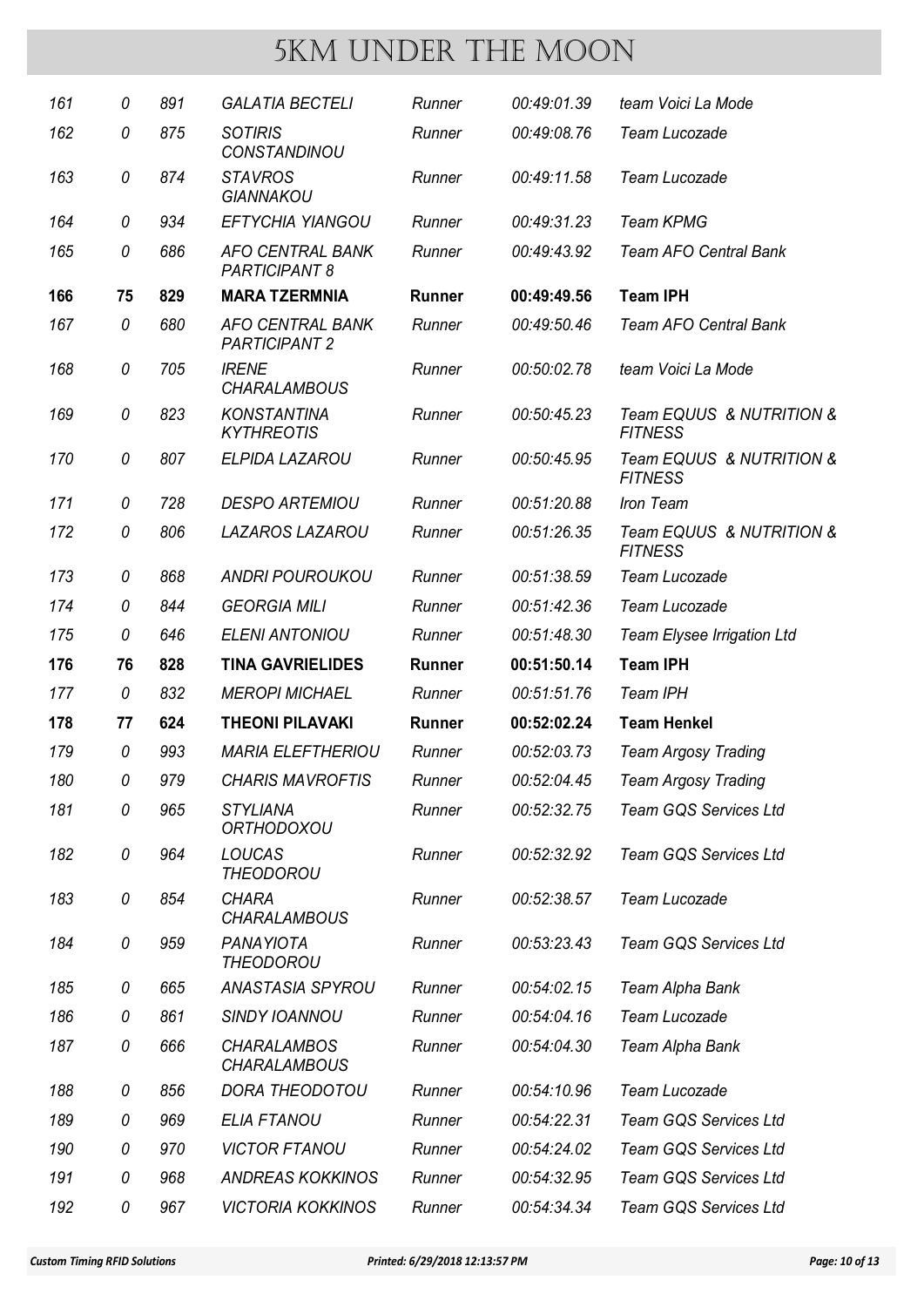| 193 | 0  | 977  | <b>GIOTA TSIOKRI</b>                    | Runner        | 00:54:37.15 | <b>Team Argosy Trading</b>          |
|-----|----|------|-----------------------------------------|---------------|-------------|-------------------------------------|
| 194 | 0  | 994  | <b>CHRYSO TZIARRIDE</b>                 | Runner        | 00:54:43.12 | <b>Team Argosy Trading</b>          |
| 195 | 0  | 871  | <b>VALANDO PANTELI</b>                  | Runner        | 00:55:23.64 | Team Lucozade                       |
| 196 | 0  | 867  | <b>FOIVOS FOIVOU</b>                    | Runner        | 00:55:24.77 | Team Lucozade                       |
| 197 | 0  | 697  | <b>MARIA NEOFYTOU</b>                   | Runner        | 00:55:28.01 | team Voici La Mode                  |
| 198 | 0  | 702  | <b>MARIA DEMETRIOU</b>                  | Runner        | 00:55:28.52 | team Voici La Mode                  |
| 199 | 0  | 649  | <b>PETROULA</b><br><b>STYLIANOU</b>     | Runner        | 00:55:35.35 | Team Elysee Irrigation Ltd          |
| 200 | 0  | 647  | <b>STELIOS STYLIANOU</b>                | Runner        | 00:55:39.55 | Team Elysee Irrigation Ltd          |
| 201 | 78 | 904  | <b>JOANNA PORTIDE</b>                   | <b>Runner</b> | 00:56:05.42 | team Nielsen                        |
| 202 | 79 | 903  | <b>PATRICIA PORTIDES</b>                | <b>Runner</b> | 00:56:08.10 | team Nielsen                        |
| 203 | 80 | 900  | <b>MIKE GEROUSIS</b>                    | <b>Runner</b> | 00:56:09.73 | team Nielsen                        |
| 204 | 0  | 907  | <b>CHRISTIANA SPYROU</b>                | Runner        | 00:56:09.73 | team Nielsen                        |
| 205 | 0  | 911  | <b>ANDREAS</b><br><b>TAVELOUDIS</b>     | Runner        | 00:56:09.73 | team Nielsen                        |
| 206 | 81 | 1000 | <b>EVGENIA</b><br><b>CONSTANTINOU</b>   | <b>Runner</b> | 00:56:13.92 | <b>Team Henkel</b>                  |
| 207 | 0  | 990  | <b>MARIA MAVRIDOU</b>                   | Runner        | 00:56:14.66 | <b>Team Argosy Trading</b>          |
| 208 | 0  | 982  | <b>CHRISTIANA</b><br><b>THEODOROU</b>   | Runner        | 00:56:15.28 | <b>Team Argosy Trading</b>          |
| 209 | 0  | 978  | <b>EVIS GERMANOS</b>                    | Runner        | 00:56:15.94 | <b>Team Argosy Trading</b>          |
| 210 | 82 | 621  | <b>CONSTANTINOS</b><br><b>PAPADAMOU</b> | <b>Runner</b> | 00:56:19.21 | <b>Team Henkel</b>                  |
| 211 | 0  | 997  | NICOLETTA IOANNOU                       | Runner        | 00:56:22.17 | <b>Team Argosy Trading</b>          |
| 212 | 0  | 989  | <b>ALEXIA</b><br>PAPADOPOULOU           | Runner        | 00:56:24.10 | <b>Team Argosy Trading</b>          |
| 213 | 0  | 865  | ANDRI KOUKOU                            | Runner        | 00:57:00.69 | Team Lucozade                       |
| 214 | 0  | 954  | <b>ANNITA STAVROU</b>                   | Runner        | 00:57:08.03 | Team GQS Services Ltd               |
| 215 | 0  | 956  | <b>ANDRI STAVROU</b>                    | Runner        | 00:57:08.83 | Team GQS Services Ltd               |
| 216 | 0  | 698  | <b>SYLVIA</b><br><b>CHARALAMBOUS</b>    | Runner        | 00:57:22.87 | team Voici La Mode                  |
| 217 | 0  | 703  | <b>ATHENA</b><br><b>CHARALAMBOUS</b>    | Runner        | 00:57:22.87 | team Voici La Mode                  |
| 218 | 83 | 591  | <b>LOIZOS SEPOS</b>                     | <b>Runner</b> | 00:57:30.83 | <b>Team Bridge Global Solutions</b> |
| 219 | 0  | 590  | <b>ARGYRO SEPOU</b>                     | Runner        | 00:57:31.59 | <b>Team Bridge Global Solutions</b> |
| 220 | 0  | 850  | <b>ARTEMIS</b><br><b>XADJISTEFANOU</b>  | Runner        | 00:57:35.13 | Team Lucozade                       |
| 221 | 0  | 635  | <b>CONSTANTINOS</b><br><b>ELLINAS</b>   | Runner        | 00:58:23.43 | Team Elysee Irrigation Ltd          |
| 222 | 0  | 637  | <b>CONSTANTINOS</b><br><b>NEOFYTOU</b>  | Runner        | 00:58:30.14 | Team Elysee Irrigation Ltd          |
| 223 | 0  | 634  | <b>IOANNIS</b><br><b>PEFKIANAKIS</b>    | Runner        | 00:58:32.25 | Team Elysee Irrigation Ltd          |
| 224 | 0  | 905  | <b>MARILIA ORINOU</b>                   | Runner        | 00:58:34.51 | team Nielsen                        |
| 225 | 0  | 694  | <b>IRINI LOIZIDOU</b>                   | Runner        | 00:58:34.53 | team Voici La Mode                  |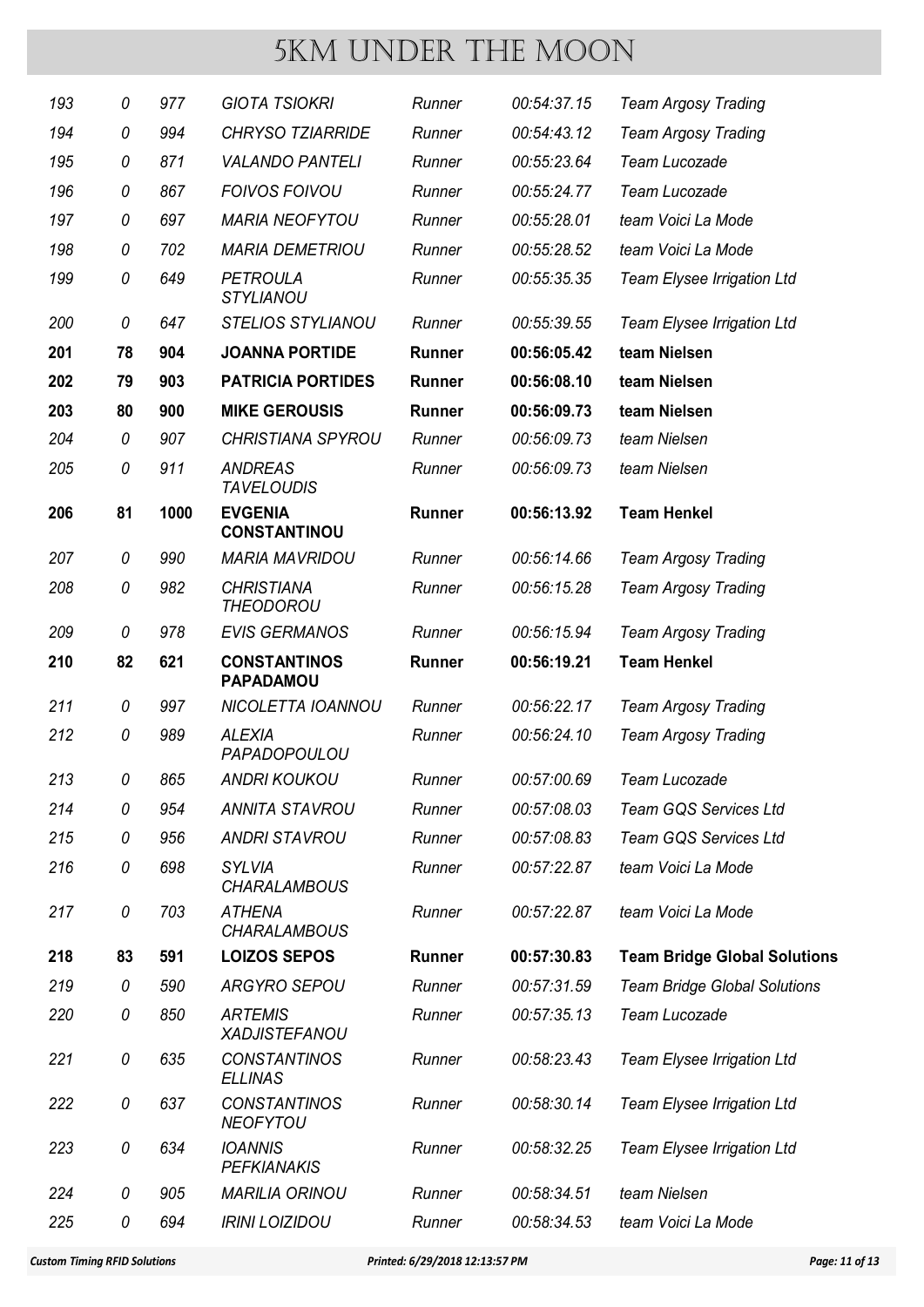| 226 | 0  | 704 | <b>NINA KESINOU</b>                                  | Runner        | 00:58:40.45 | team Voici La Mode                         |
|-----|----|-----|------------------------------------------------------|---------------|-------------|--------------------------------------------|
| 227 | 0  | 824 | FOTOULA NICOLAOU                                     | Runner        | 00:58:47.01 | Team IPH                                   |
| 228 | 0  | 826 | <b>THEODORA MARINA</b><br><b>KLEANTHOUS</b>          | Runner        | 00:58:47.60 | Team IPH                                   |
| 229 | 0  | 827 | <b>ANTONIOS</b><br><b>KLEANTHOUS</b>                 | Runner        | 00:58:48.12 | Team IPH                                   |
| 230 | 0  | 825 | <b>NICOLE</b><br>CHRYSOVALANTOU<br><b>KLEANTHOUS</b> | Runner        | 00:58:48.59 | Team IPH                                   |
| 231 | 0  | 735 | <b>SKEVI DEMETRIOU</b>                               | Runner        | 00:59:01.25 | Iron Team                                  |
| 232 | 0  | 895 | <b>MARIANNA</b><br><b>SCAMBALLI</b>                  | Runner        | 00:59:01.30 | team Nielsen                               |
| 233 | 0  | 740 | <b>RITA CHANGOUDI</b>                                | Runner        | 00:59:01.72 | Iron Team                                  |
| 234 | 0  | 901 | <b>CHRISTINA LARKOU</b>                              | Runner        | 00:59:03.36 | team Nielsen                               |
| 235 | 0  | 902 | <b>GEORGIA KYRIACOU</b>                              | Runner        | 00:59:04.70 | team Nielsen                               |
| 236 | 0  | 951 | <b>ILIANA SKOULLOU</b>                               | Runner        | 00:59:10.56 | <b>Team KPMG</b>                           |
| 237 | 0  | 991 | <b>DEMETRA NIKIFOROU</b>                             | Runner        | 00:59:17.13 | <b>Team Argosy Trading</b>                 |
| 238 | 0  | 992 | <b>MELINA KONTOU</b>                                 | Runner        | 00:59:17.13 | <b>Team Argosy Trading</b>                 |
| 239 | 0  | 713 | <b>CHRISTOS</b><br><b>KANELLAKOPOULOS</b>            | Runner        | 01:02:47.46 | Iron Team                                  |
| 240 | 0  | 724 | <b>ARISTIDES</b><br><b>CHRYSANTHAKOPOU</b><br>LOS    | Runner        | 01:02:49.33 | Iron Team                                  |
| 241 | 0  | 657 | <b>SOTIA PITSILLIDOU</b>                             | Runner        | 01:03:03.24 | Team Alpha Bank                            |
| 242 | 0  | 750 | <b>ASTRO BANK 8</b>                                  | Runner        | 01:03:41.54 | team Astro Bank                            |
| 243 | 0  | 628 | <b>TERRY O' NEILL</b>                                | Runner        | 01:04:23.18 | Team Elysee Irrigation Ltd                 |
| 244 | 0  | 631 | <b>YIANNOS IOANNOU</b>                               | Runner        | 01:05:40.20 | Team Elysee Irrigation Ltd                 |
| 245 | 0  | 648 | <b>MARIA STYLIANOU</b>                               | Runner        | 01:05:40.20 | Team Elysee Irrigation Ltd                 |
| 246 | 0  | 650 | <b>SKEVI MICHAEL</b>                                 | Runner        | 01:05:40.62 | Team Elysee Irrigation Ltd                 |
| 247 | 0  | 633 | ANASTASIA IOANNOU                                    | Runner        | 01:05:42.23 | Team Elysee Irrigation Ltd                 |
| 248 | 0  | 855 | <b>COSTAS</b><br><b>THEODOTOU</b>                    | Runner        | 01:06:24.82 | Team Lucozade                              |
| 249 | 0  | 862 | <b>GIANNIS IOANNOU</b>                               | Runner        | 01:06:26.81 | Team Lucozade                              |
| 250 | 0  | 818 | <b>ATHINODOROS</b><br><b>KYTHREOTIS</b>              | Runner        | 01:06:59.88 | Team EQUUS & NUTRITION &<br><b>FITNESS</b> |
| 251 | 0  | 817 | <b>IRINI CONSTANDINOU</b>                            | Runner        | 01:07:00.52 | Team EQUUS & NUTRITION &<br><b>FITNESS</b> |
| 252 | 0  | 984 | <b>VASO VARDAKI</b>                                  | Runner        | 01:07:29.82 | <b>Team Argosy Trading</b>                 |
| 253 | 0  | 983 | <b>LAMBROS MITSIS</b>                                | Runner        | 01:07:30.22 | <b>Team Argosy Trading</b>                 |
| 254 | 84 | 765 | <b>DEMETRIS</b><br><b>DAMIANOU</b>                   | <b>Runner</b> | 01:17:19.19 | <b>Team Hilton Park</b>                    |
| 255 | 85 | 757 | <b>CONSTANTINOS</b><br><b>COSTA</b>                  | Runner        | 01:17:19.40 | <b>Team Hilton Park</b>                    |
| 256 | 0  | 762 | <b>ELIA TSIRIPILLI</b>                               | Runner        | 01:17:20.42 | <b>Team Hilton Park</b>                    |
| 257 | 0  | 759 | <b>ELENA MICHAEL</b>                                 | Runner        | 01:17:20.70 | <b>Team Hilton Park</b>                    |